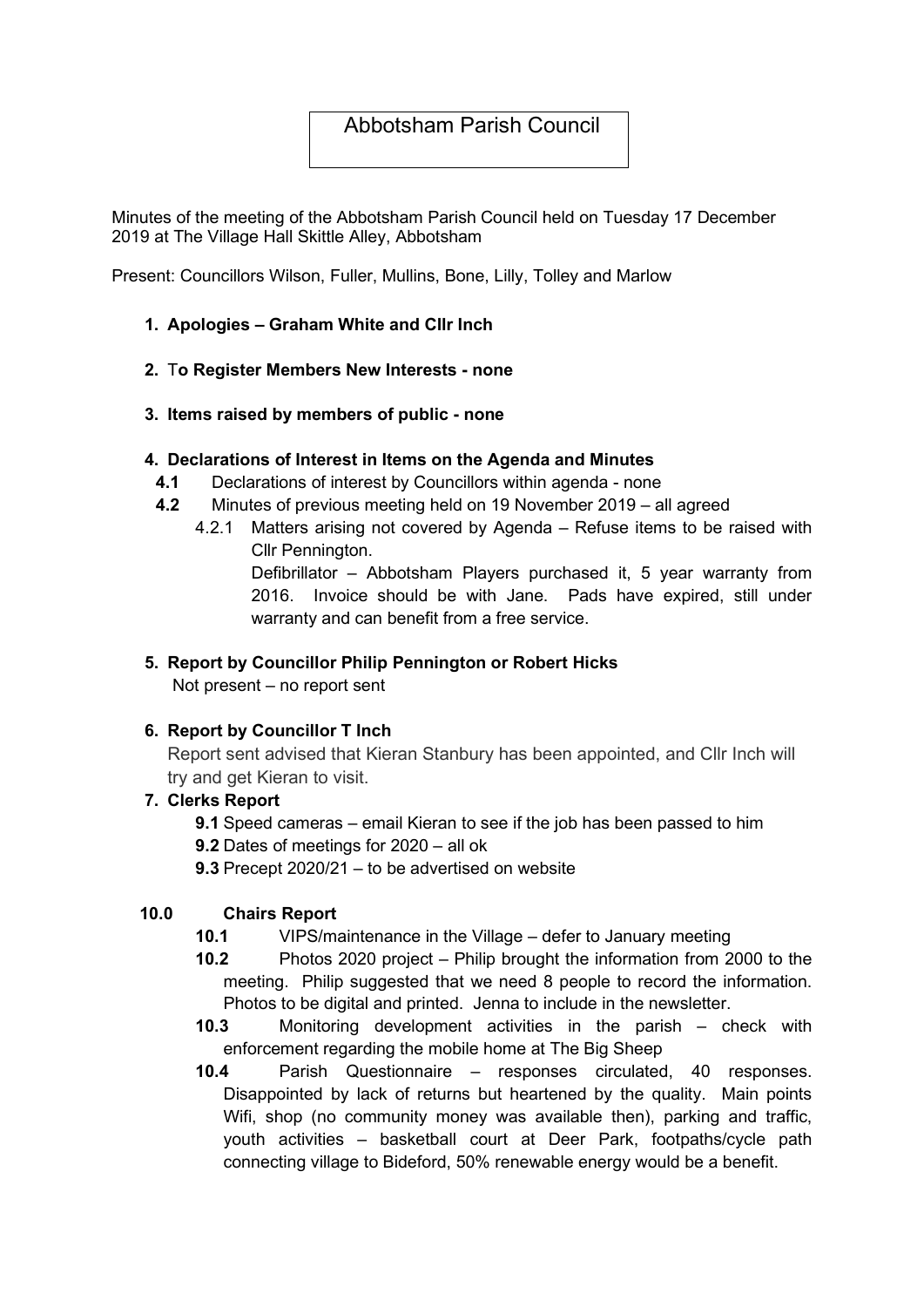10.5 Climate Emergency – not really sure how to go to next level, have ideas. Chris trying to arrange a climate emergency day Saturday 29 February – event for all parish councils and run a climate emergency workshop get various renewable companies etc to attend. Rural community energy fund – have money available for feasibilty studies. Potential for tree planting behind the parish hall, suggest maybe fruit trees. Can we explore funding for trees at hall. Church commissioners own the land behind the hall.